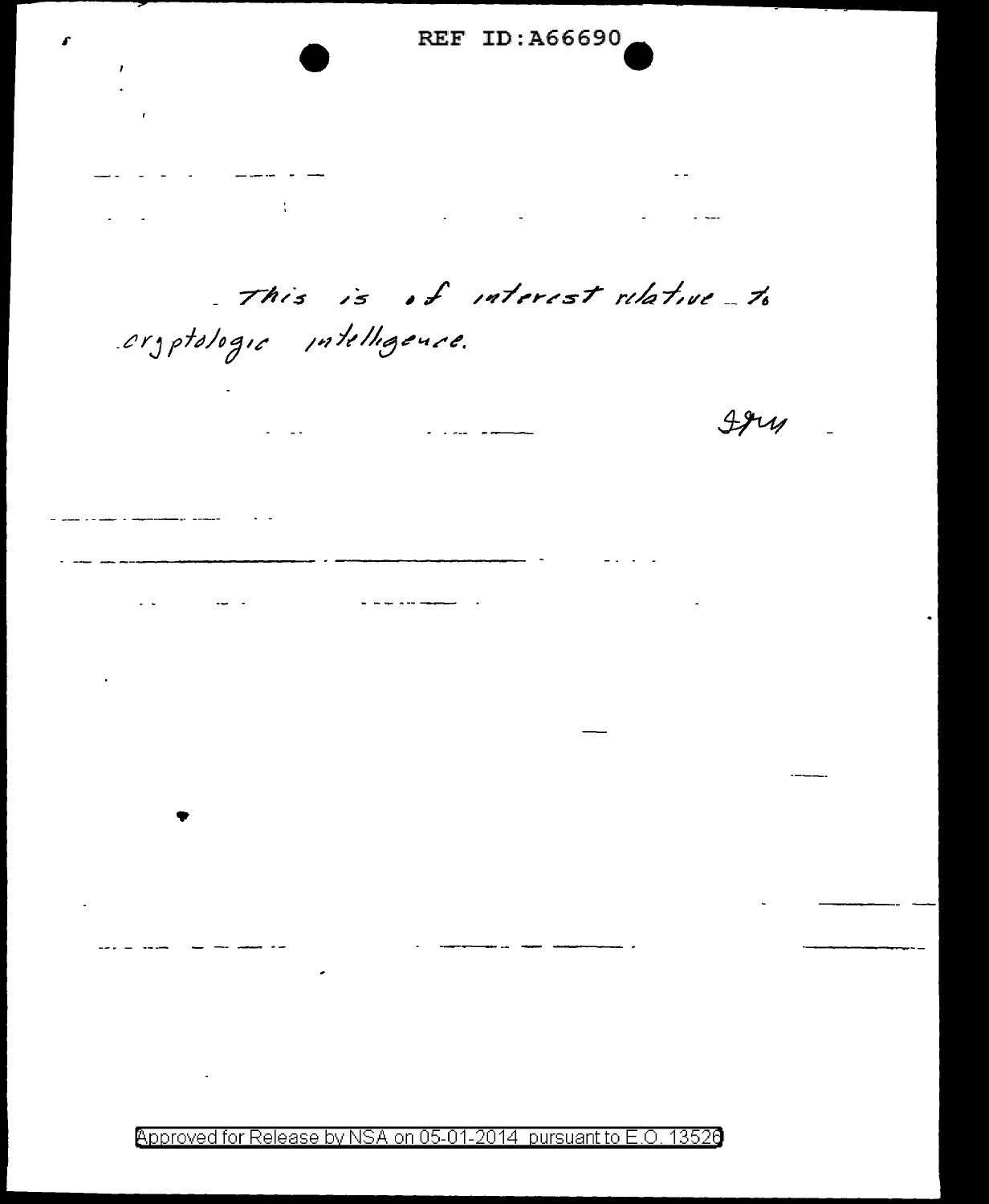REF ID:A6669

- bocations and Types of Cryptologic Intelligence Files

 $\label{eq:2.1} \frac{1}{\sqrt{2\pi}}\frac{1}{\sqrt{2\pi}}\frac{1}{\sqrt{2\pi}}\int_{0}^{\infty}\frac{1}{\sqrt{2\pi}}\frac{1}{\sqrt{2\pi}}\frac{1}{\sqrt{2\pi}}\frac{1}{\sqrt{2\pi}}\frac{1}{\sqrt{2\pi}}\frac{1}{\sqrt{2\pi}}\frac{1}{\sqrt{2\pi}}\frac{1}{\sqrt{2\pi}}\frac{1}{\sqrt{2\pi}}\frac{1}{\sqrt{2\pi}}\frac{1}{\sqrt{2\pi}}\frac{1}{\sqrt{2\pi}}\frac{1}{\sqrt{2\pi}}\frac{1}{\sqrt{2\$ 

Collateral documents filed serially with  $N5A - 762$ several indices [NSA-7641 has excellent current coverage.].

| $N5A - 763$                     | Research files [esp. biographic and       |
|---------------------------------|-------------------------------------------|
| (Dr.War. 1)                     | organizational] containing collateral and |
|                                 | COMINT. Since These are essentially       |
|                                 | biographic files, they are not readily    |
| $\frac{1}{2}$ and $\frac{1}{2}$ | adaptable for TIA or RID, equiptment,     |
|                                 | machines, etc.                            |

| $N5A - 764$ | Foreign COMINT files - both from COMINT         |
|-------------|-------------------------------------------------|
| (Rupp)      | and collateral sources. Approx. 50,000 entries, |
|             | at a rate of about 1000 entries per week.       |

NSA-0621  $\kappa J$  files, Third party source material. (Woodrough) -[All pertment cryptologie intelligence has been abstracted and placed in 7641 files.

Miscellaneous files in processing sections.  $N5A-70$  $90 \int$ Personal knowledge of people. Working aids at individual desks.